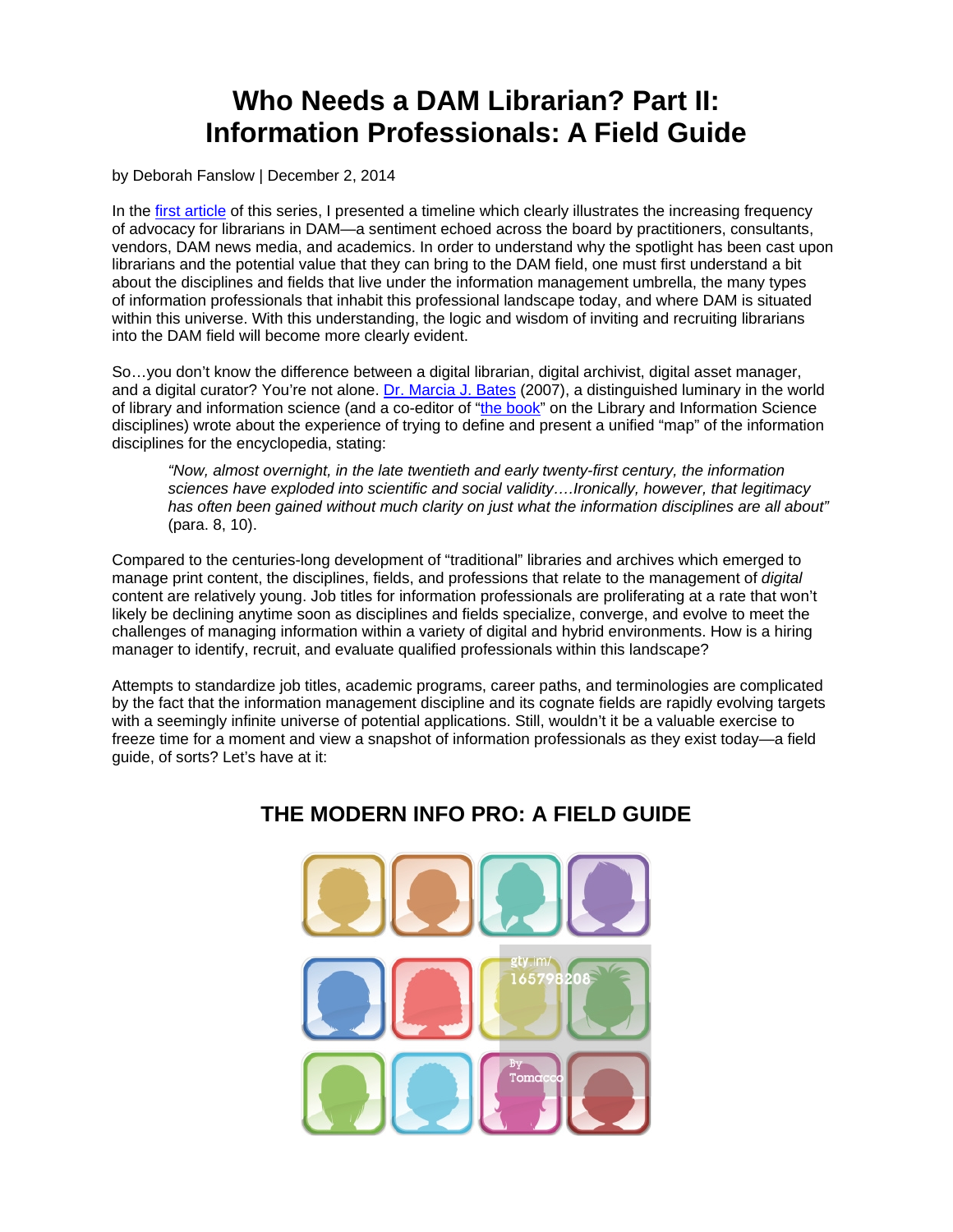This guide will help you determine the type of information professionals you may encounter out in the wild. Should you set your sights on a desirable information professional and want to land one to help you get your digital assets in gear, you will be well equipped to understand the underlying skills that are endemic to *all* professionals within the information management family, as well as the domain specific skills that individual specimens are likely to possess as members of a specific species. Armed with this knowledge, you will be able to leverage the skills of the specimen at hand most effectively to create an ongoing, cohesive information strategy within your organization.

*Disclaimer: If you find yourself face to face with an information professional and you are tasked with evaluating his or her background and experience, be forewarned*—*although all information professionals share a common body of knowledge related to information management principles and practices, there is wide differentiation between species as a result of specialization and prior career experience*, *individual personalities, and the occasional mutation.*

### **Information Professional**

#### **TAXONOMIC CLASSIFICATION**

- **Family:** Hominidae
- **Genus:** *Information professional*
- **Species:** *Digital Librarian, Digital Archivist, Digital Curator, Digital Steward, Digital Media Manager, Digital Asset Manager, Data Curator, Knowledge Manager, Records Manager, Content Manager, Information Architect, Digital Strategist, Information Technology Analyst… and many more species yet to be cataloged.*

#### **DESCRIPTION**

*Information professional* is a peculiar group of species found within a wide variety of information-saturated habitats. Appearance varies; gone are the days of identifying information professionals by their buns, spectacles, and cardigans—modern information professionals are just as likely to have piercings, tattoos, and purple hair—and they even don suits now and then. Their skill sets are as diverse as their appearance—and for the record, some have never even worked in a brick and mortar library, much less stamped a book. *Information professional* specimens often manifest the following dispositions: perpetual curiosity, creativity, technical fluency, a compulsive need to create order out of chaos, and an intense passion for connecting people with information.

#### **BEHAVIOR**

*Information professional* specimens from all species can often be seen raiding stashes of neglected content with unbridled enthusiasm while exclaiming, "No worries, I know just what to do with all of this…let's centralize it, standardize it, catalog it, and share it!" More than a few specimens have been known to exclaim, "There must be a better way to make this information accessible!". They are often seen promoting the use of digital asset management systems to arrange, describe, manage, distribute, secure, preserve, and provide access to digital content.

#### **HABITAT**

- **Traditional habitat:** libraries, archives, and museums
- **Modern habitat:** ubiquitous

#### **RANGE**

Information professionals work on site and remotely, wherever there is data to be managed.

#### **LINEAGE**

Although all information management disciplines have the common intellectual territory of organizing and providing access to information for retrieval, the *type* of information collected, the *organizational principles* used, and the *context* within which information is created necessarily differs based on the strategies deemed most appropriate for providing optimal access to that information within specific communities. In a [speech](http://pages.gseis.ucla.edu/faculty/bates/articles/pdf/InfoProfessions.pdf) Dr. Bates delivered towards the end of her distinguished career (required reading for all information professionals), she noted that historically, the practice of information management and its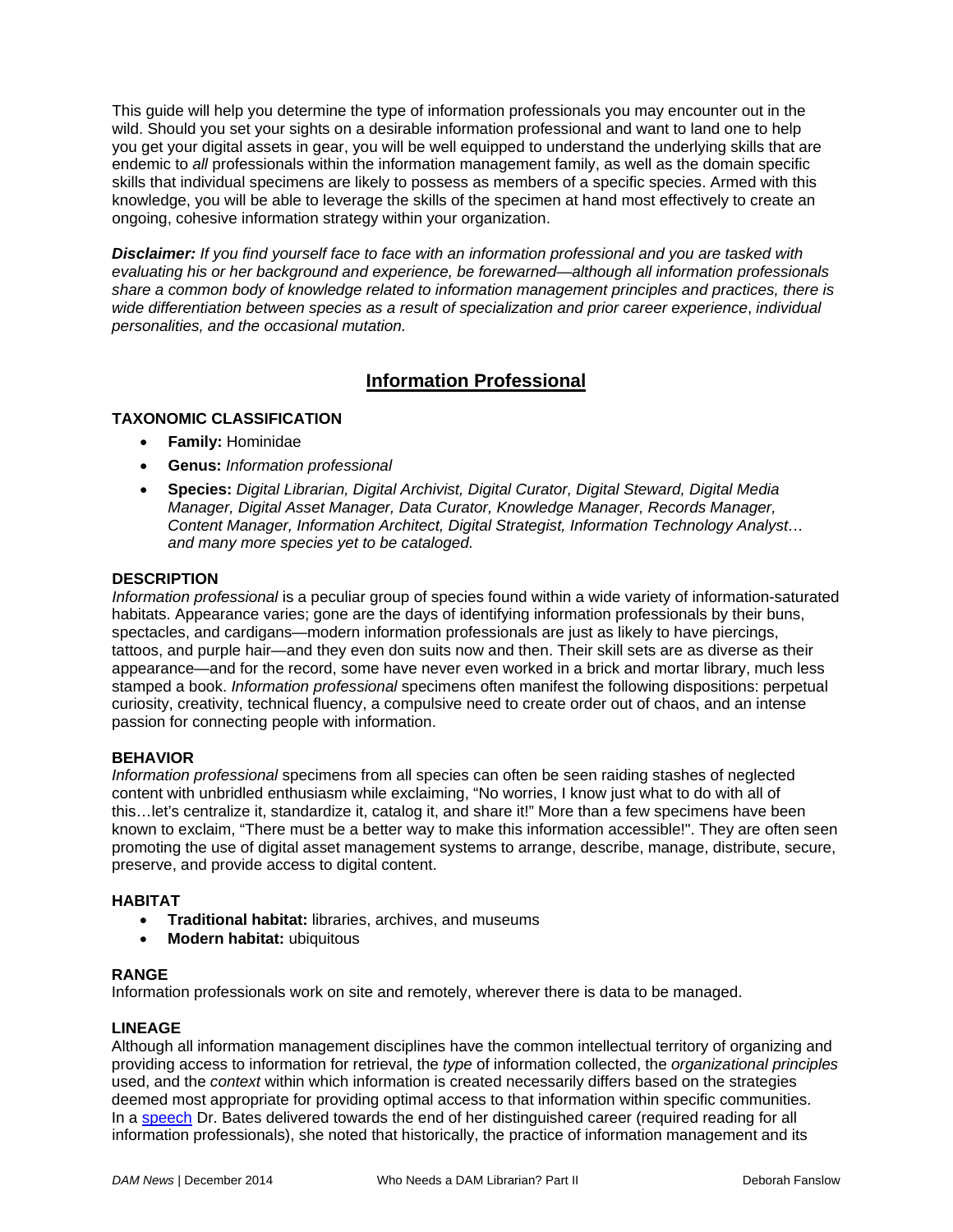disciplines developed in reference to the physical institutions that housed collections of information libraries, archives, and museums (also affectionately known as LAMs) (Bates, 2012).

**Library science:** from its inception in the late 19<sup>th</sup> century, the discipline of library science has been fundamentally centered on organizing, managing, and providing access to collections of information for users (Estabrook, 2009). The methods, standards, and practice of classifying and cataloging resources for the purposes of retrieval within information systems is well established within the library community.

Because library collections historically consisted of mostly duplicate resources, efficiencies were realized through centralizing, standardizing, and sharing—not only the resources, but also the metadata used to describe and provide access to those resources (Taylor, 2009). Because of this, the strategies of centralization, standardization, and sharing have practically been imprinted within this species' genetic code.

**Information science:** originating around the turn of the 19<sup>th</sup> century (and known initially as the field of "documentation"), information science research was initially focused on scientific, technical, and medical information due to its base of practitioners within science and industry who were looking for ways to manage large amounts of data and resources. In contrast to librarians' focus on managing collections,

*"Information Science is concerned with information itself and its representations—what information is; how to represent it; how to understand its functions; how it is used; and how to design systems to organize, classify, and retrieve information"* (Estabrook, 2009).

Today, information science is focused not only on information, but also on the *interaction* between people and information systems.

• **Library and Information Science (LIS):** the LIS discipline began in the United States. In the 1950s, the disciplines of "documentation" and communication converged and become linked a decade or so later with the discipline of library science (Estabrook, 2009). The challenge of organizing information, creating tools for retrieval, and communicating with users represented common ground for all of these disciplines.



The year 2005 saw the formation of the [i-Schools Caucus,](http://ischools.org/about/) a group of LIS schools that, according to their website, "….share a fundamental interest in the relationships between information, people, and technology."

- **Archives & Records Management:** the archives and records management disciplines are closely aligned, and are popularly seen as complementary practices. Depending on cultural practices, they may be considered as one discipline or separately.
	- o **Records management:** emerging in the U.S. during the 1950s and 60s, the records management discipline (sometimes referred to as records information management, or RIM) arose as a response to the need for managing large volumes of administrative records and the content within them. Benedon (2010) defined a record as: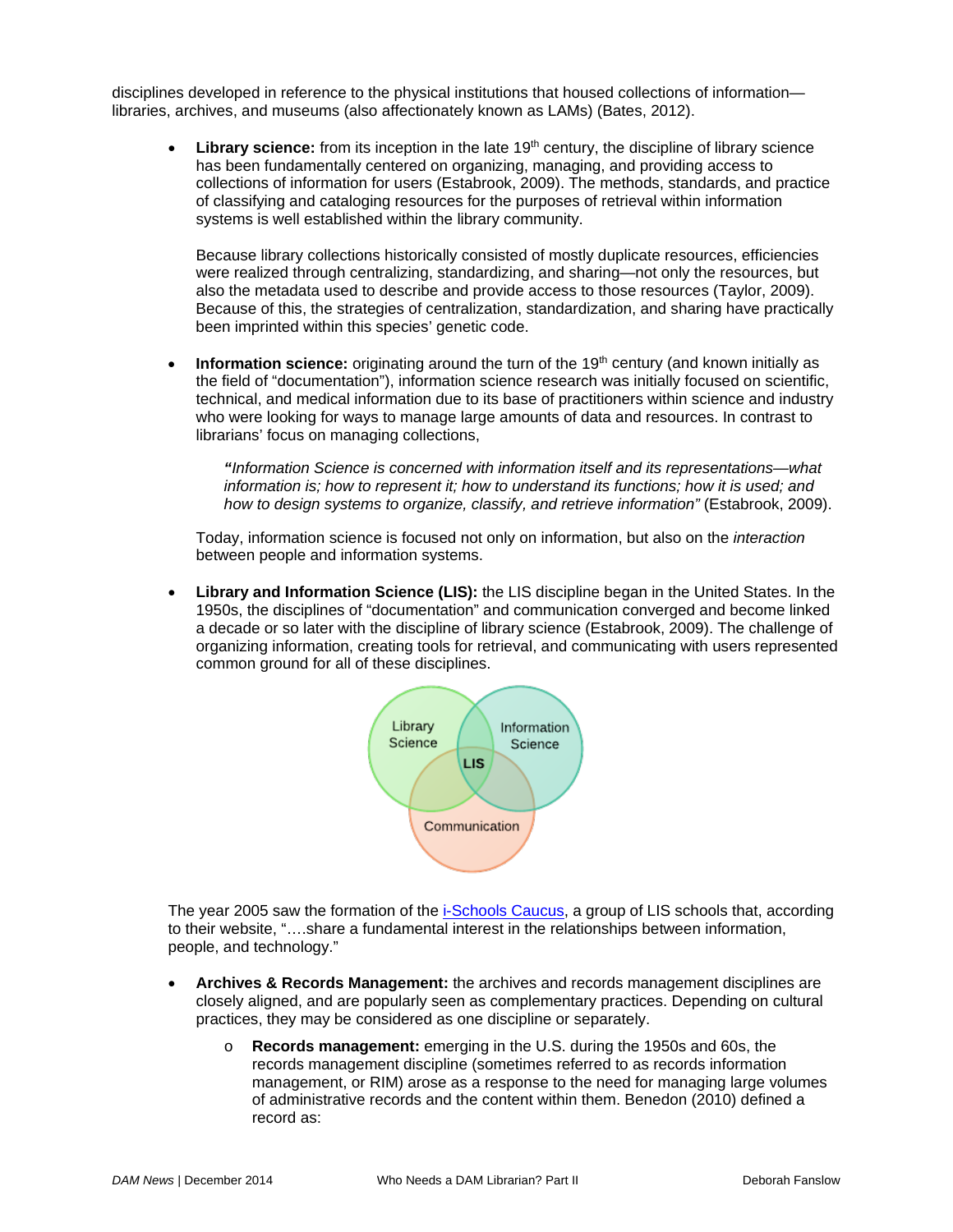*"….recorded information, regardless of medium or characteristic, made or received by an organization that is evidence of its operations and has value requiring its retention for a specified period of time"* (p. 2133).

The records management discipline takes a whole lifecycle approach to the management of institutional records (from creation to final disposition), and emphasizes evaluation of the "….administrative, financial, legal, operational, and historical need for records" (Benedon, 2010, p. 2133).

o **Archival science:** developing in late 19<sup>th</sup> century France, the archival science discipline focuses on the practice of managing both public and historical archives. In contrast to records managers' focus on current records, archivists focus on providing access to resources of enduring value, along with the context in which they were created. Issues of provenance, authenticity, and preservation are critical to maintaining this context. Because archives usually contain unique items, standardization emerged relatively recently with the emergence of digital archives (Taylor, 2009).

Because of the importance given to maintaining the innate arrangement of historical records, print based archival information has traditionally been organized first by provenance (origin), and then within hierarchical structures reflecting the original order of arrangement when acquired. In the digital world, of course, information doesn't have to live in just one place; this  $19<sup>th</sup>$  century European approach is often augmented by access to archival collections by virtue of a number of different facets.

- **Museum Studies (Museology):** museum science first emerged as an independent academic discipline during the 1950s and '60s (Schwarzer, 2009). Perhaps the most complex of the traditional cultural heritage institutions, museums often house not only collections of unique visual materials and cultural artifacts, but oftentimes include libraries, institutional archives, and records management programs as well. Schwarzer (2009) states that although Museum Studies saw a great deal of growth during the 1990s, debates continue regarding where it should be situated among related academic disciplines.
- **Information systems:** emerging in the 1960s, the information systems discipline (sometimes referred to as management information systems, or MIS) is defined by the [University of](http://sydney.edu.au/engineering/it/%7Ejonpat/Information_Systems/IS_propaganda/IS_mission_statement.html)  [Sydney](http://sydney.edu.au/engineering/it/%7Ejonpat/Information_Systems/IS_propaganda/IS_mission_statement.html) as "…an applied discipline that studies the processes of the creation, operation, and social contexts and consequences of systems that manipulate information…" (para. 1). As with all information management disciplines, the interaction between users and information systems is a central focus.

#### **DISRUPTION AND ADAPTATIONS**

After the arrival of the Internet in the early 1990s, the need to provide digital access to library and archival collections prompted traditional librarian and archivist specimens to retool their skill sets in order to meet the challenge. Thus, "digital librarians" and "digital archivists" joined the information management family:

• **Digital librarianship:** a logical extension of physical libraries, digital libraries as initially conceived were centered on building and preserving digital collections to support knowledge creation in the service of users. Calhoun (2014) stated:

"Digital libraries are:

1 A field of research and practice with participants from many disciplines and professions, chiefly the computer, information and library sciences; publishing; the cultural heritage sector; and education.

2 Systems and services, often openly available, that (a) support the advancement of knowledge and culture; (b) contain managed collections of digital content (objects or links to objects, annotations and metadata) intended to serve the needs of defined communities; (c) often use an architecture that first emerged in the computer and information science/library domain and that typically features a repository, mechanisms supporting search and other services, resource identifiers, and user interfaces (human and machine)" (p. 18).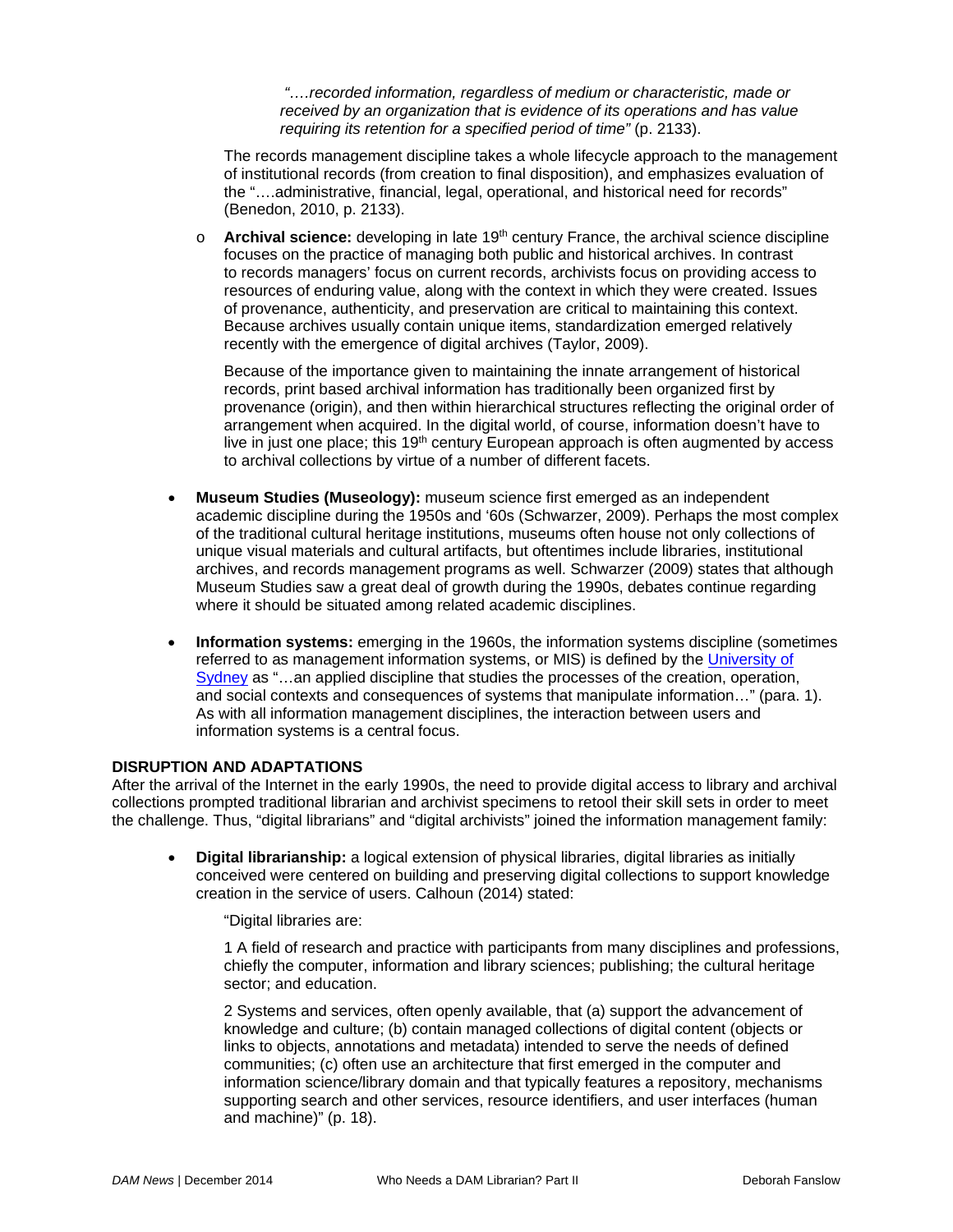• **Digital archives:** Galloway (2009) wrote, **"**Digital archiving emerged during the 1990s as a compulsory support for digital recordkeeping in governments and digital publication in academia. Its concepts are governed generally by archival theory, while many of its practices have increasingly been borrowed from library and general information science work with digital objects" (p. 1518).

Galloway asserted that the focus of digital archiving differed within libraries and archives communities due to the types of materials they contained, and the principles of information organization that developed to support retrieval within their respective contexts (2009). She emphasized the importance of combining both library and archival perspectives, and forecasted a convergence of the two fields.

#### **SURVIVAL OF THE DIGITS**

With the migration of data from analog to digital, the need to preserve digital information quickly became an issue of paramount importance. Digital preservation has always been part of research and practice within the digital library and digital archives communities; today, the topic is of great concern to organizations within every industry sector.

- **Digital preservation (DP):** the topic of digital preservation has developed into its own interdisciplinary research discipline (Chanod, Dobreva, Rauber, Ross, & Casarosa, 2010). Since the early 2000s, national and international coalitions and programs have been established to help advance the field. Definitions of digital preservation stemming from two of these initiatives stresses the active management of digital content over time:
	- o [Library of Congress:](http://www.digitalpreservation.gov/about/) Digital preservation is the active management of digital content over time to ensure ongoing access.
	- o [Digital Preservation Coalition:](http://www.dpconline.org/advice/preservationhandbook/introduction/definitions-and-concepts) [Digital Preservation] Refers to the series of managed activities necessary to ensure continued access to digital materials for as long as necessary.

#### **RANGE EXPANSION**

It didn't take long for the private sector to get in on the action of leveraging longstanding information management principles with new technologies to help manage information within the corporate world. Throughout the 1990s, additional *Information Professional* species developed within the private sector whose practices involved the application of information management principles within specific business contexts:

- **Knowledge management (KM):** In the mid-1990s, knowledge management's first proponents were consultants who successfully raised awareness of knowledge as a corporate asset. Consultants saw intranet technology as a key enabler for capturing, managing, and sharing knowledge within organizations. The focus of knowledge management practice naturally expanded to include user needs, and eventually encompassed knowledge external to organizations (Koenig & Neveroski, 2011).
- **Information architecture (IA)**: two librarians, Peter Morville and Louis Rosenfeld, published "the polar bear book" in 1998—and the field of information architecture was born. In reference to the first edition, Morville and Rosenfeld stated, "Information Architecture for the World Wide Web is about applying the principles of architecture and library science to web site design." Information Architecture is currently situated within the fields of user experience and web design, and is defined in three parts by the [Information Architecture Institute:](http://www.iainstitute.org/)
	- 1. The structural design of shared information environments.
	- 2. The art and science of organizing and labeling web sites, intranets, online communities and software to support usability and findability.
	- 3. An emerging community of practice focused on bringing principles of design and architecture to the digital landscape.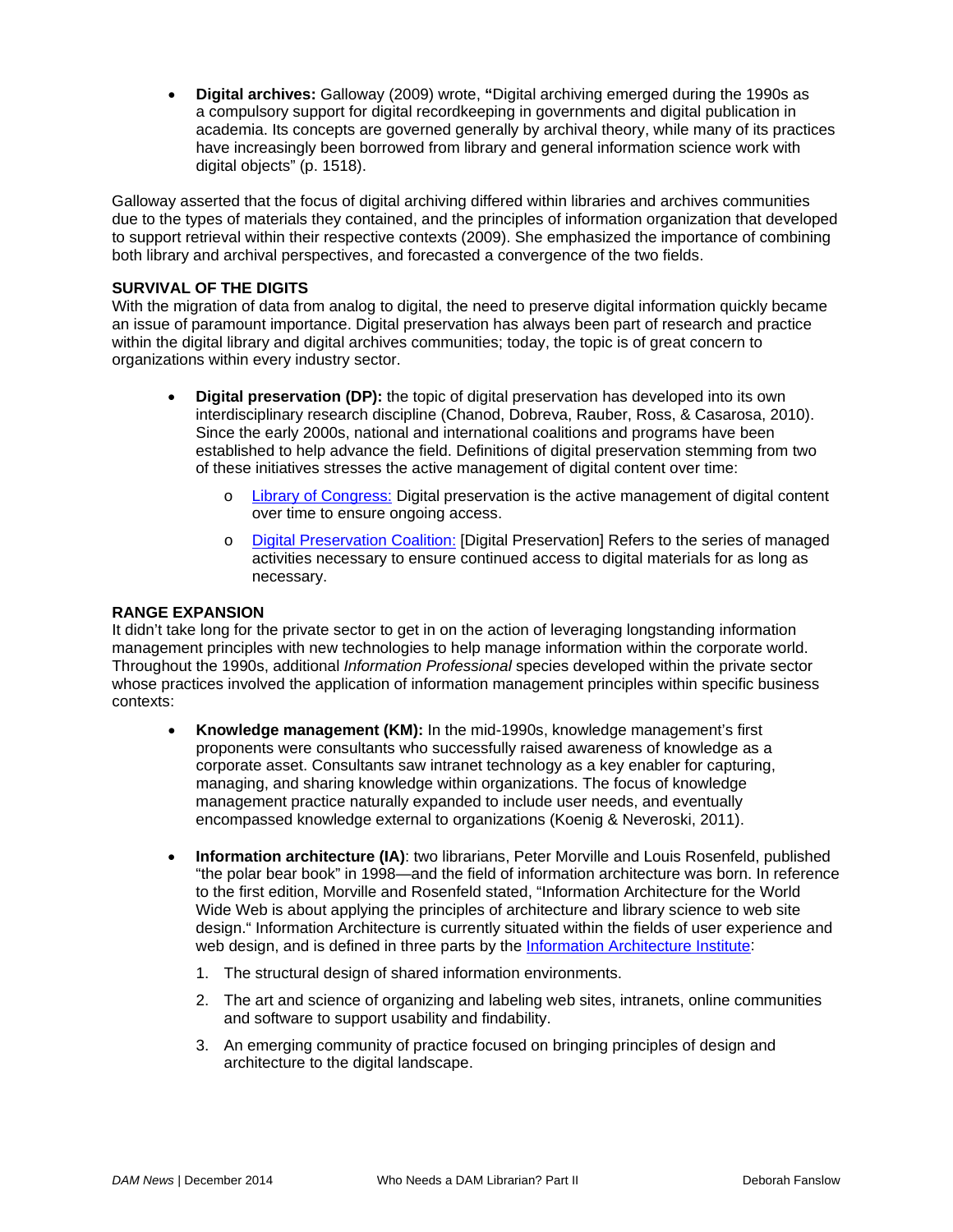#### **HYBRID SPECIATION AND CONVERGENCE**

As the digital libraries, digital archives, and digital preservation disciplines continue to mature, Galloway's prediction is indeed coming true. New interdisciplinary programs, coalitions, and initiatives have emerged and continue to evolve that combine the knowledge and expertise developed within *all* of these communities.

• **Digital curation:** Higgins (2011) aligns the development of digital curation as a discipline with the establishment of the [Digital Curation Center](http://www.dcc.ac.uk/) (DCC), a UK based organization whose [DCC](http://www.dcc.ac.uk/resources/curation-lifecycle-model)  [Curation Lifecycle Model](http://www.dcc.ac.uk/resources/curation-lifecycle-model) aptly illustrates the concept of both managing *and* preserving assets.

Higgins (2011) noted that "In the UK the strategic emphasis for long-term management of digital material gradually moved from passive preservation to active curation. After a period of definition and consolidation, the subject now boasts a growing international professional base, a developing research agenda, practical tools and collaborative projects and a workforce trained to Higher Education level" (p. 84).

Abbott's (2008) definition of digital curation as "….the management and preservation of digital data over the long-term" can be seen as an expansion of the Library of Congress's definition of digital preservation, with the inclusion of the "active management" component (para. 1).

Initially focused on the curation of research data, the discipline of digital curation has grown to encompass an international community of organizations and practitioners within all industry sectors, and it continues to evolve today.

- **Digital stewardship:** Butch Lazorchak (2011), a digital archivist involved with the [National Digital](http://www.digitalpreservation.gov/index.php)  [Information Infrastructure and Preservation Program,](http://www.digitalpreservation.gov/index.php) described the somewhat subtle differences between digital curation and digital stewardship:
	- o *"'Curation' is a useful concept for describing the evolving whole-life view of digital preservation, but concentrates on underpinning activities of building and managing collections of digital assets and so does not fully describe a more broad approach to digital materials management….Enter 'stewardship.' 'Stewardship' concepts evolved out of the [environmental community,](http://www.epa.gov/stewardship/) but that community's idea of holding resources in trust for future generations has long resonated in the digital preservation community"* (para. 7).
	- o *'Digital stewardship' satisfyingly brings preservation and curation together in [one big,](http://stewardship.psu.edu/)  [happy package,](http://stewardship.psu.edu/) pulling in the lifecycle approach of curation along with research in digital libraries and electronic records archiving, broadening the emphasis from the e-science community on scientific data to address all digital materials, while continuing to emphasize digital preservation as a core component of action"* (para. 11).

Within the Simmons School of Library and Information Science's description of their [Digital](http://simmons.edu/slis/programs/postmasters/digital-stewardship/index.php)  [Stewardship Certificate,](http://simmons.edu/slis/programs/postmasters/digital-stewardship/index.php) it is stated, "Digital stewardship represents an emerging interdisciplinary field of study and practice linking the information disciplines." Noting that the terms "digital curation" and "digital stewardship" are frequently used interchangeably, Cloonan and Mahard (2010) described the rationale for choosing digital stewardship as the preferred term: "At Simmons, we decided to use the term digital stewardship because we want students to think about the social, cultural, economic, and political environments in which collections reside" (p. 2).

#### **Discussion**

Researchers and practitioners within both of these emerging disciplines have a huge pool of knowledge from which to draw based on the earlier work of the digital library, digital archives, and digital preservation communities. A significant body of knowledge and best practices have been published related to the management and preservation of digital assets by researchers and practitioners within the information management disciplines—only time will tell how the information professions will leverage this knowledge and what new species may develop in the future.

\*\*\*\*\*\*\*\*\*\*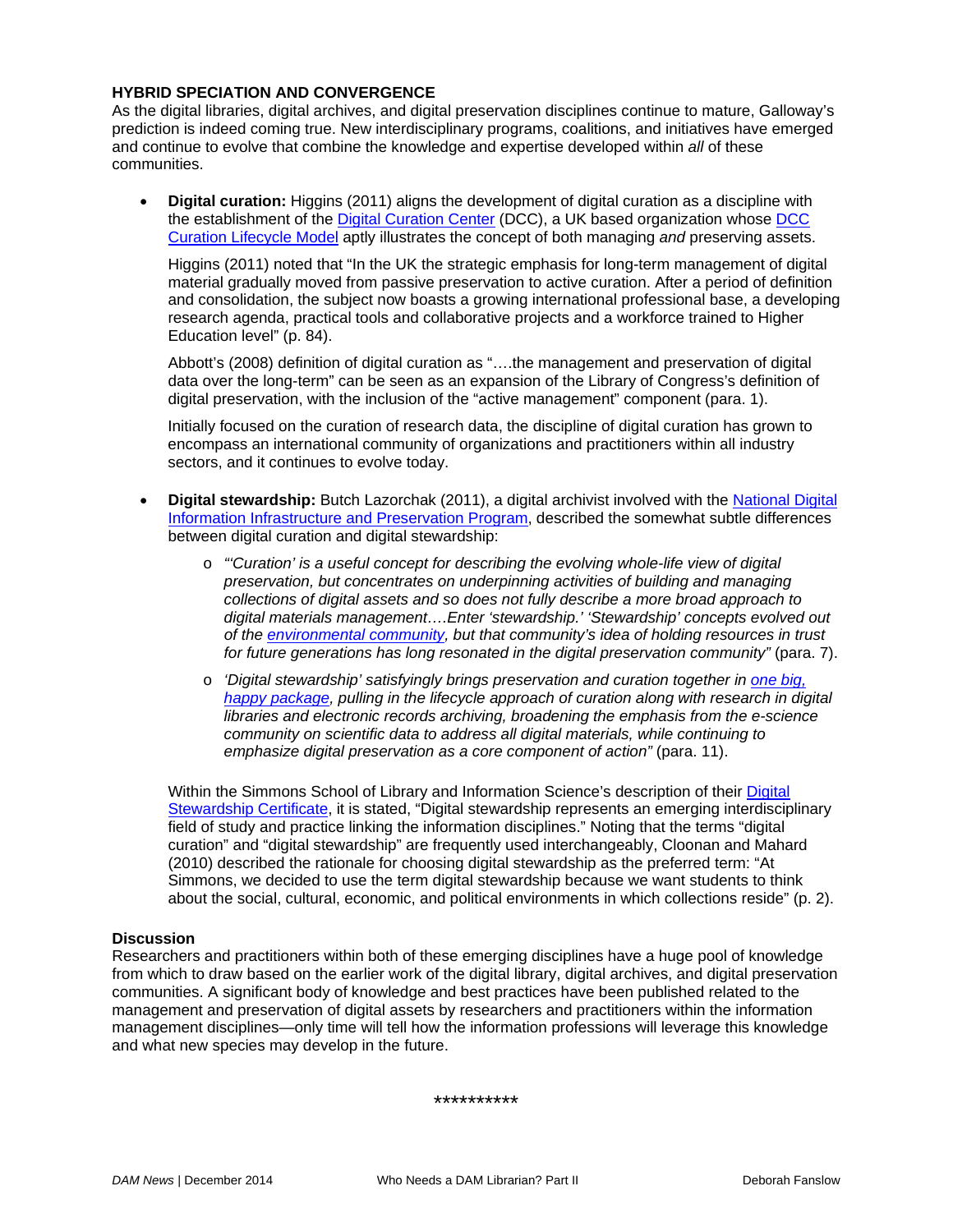As can be seen from the field guide, every information management discipline is grappling with the challenge of managing digital assets, although within different institutional contexts. So where is DAM positioned within this array of disciplines?

DAM as practiced within the corporate sector has emerged and developed in parallel to the fields of digital librarianship and digital archives—and it continues to mature alongside the overlapping disciplines of digital curation and digital stewardship within the cultural heritage sector:



As further evidence of DAM's status as part of the information management family, let's take a look at some definitions:

- **Information disciplines:** information disciplines, or the "collection disciplines" as Bates refers to them, cut across all subject domains. As a "meta-discipline," they are focused on the collection, organization, retrieval, presentation, and preservation of information. Researchers and practitioners within these disciplines are interested in information seeking, information transfer, and information products (Bates, 2007).
- **DAM:** in a recent [DAM Guru interview,](http://damguru.com/guru-profile-john-horodyski/) DAM consultant John Horodyski shared his definition: "DAM consists of the management tasks and technological functionality designed to enhance the inventory, control and distribution of digital assets (rich media such as photographs, videos, graphics, logos, marketing collateral) surrounding the ingestion, annotation, cataloguing, storage, retrieval and distribution of digital assets for use and reuse in marketing and / or business operations" (DAM Guru Talk, para. 3).

Based on these definitions, DAM can be seen as a field (and emerging discipline) under the information management umbrella that focuses on managing specific types of information (rich media) within a specific organizational context (marketing/business operations). Bates (2007) asserted that "….what distinguishes the information disciplines is that our "home" universe of study and observation is the universe of documentation" (para. 26). According to Bates, the universe of documentation consists of recorded information—including rich media (fig. 5). This unequivocally positions DAM within the intellectual territory of the information management disciplines.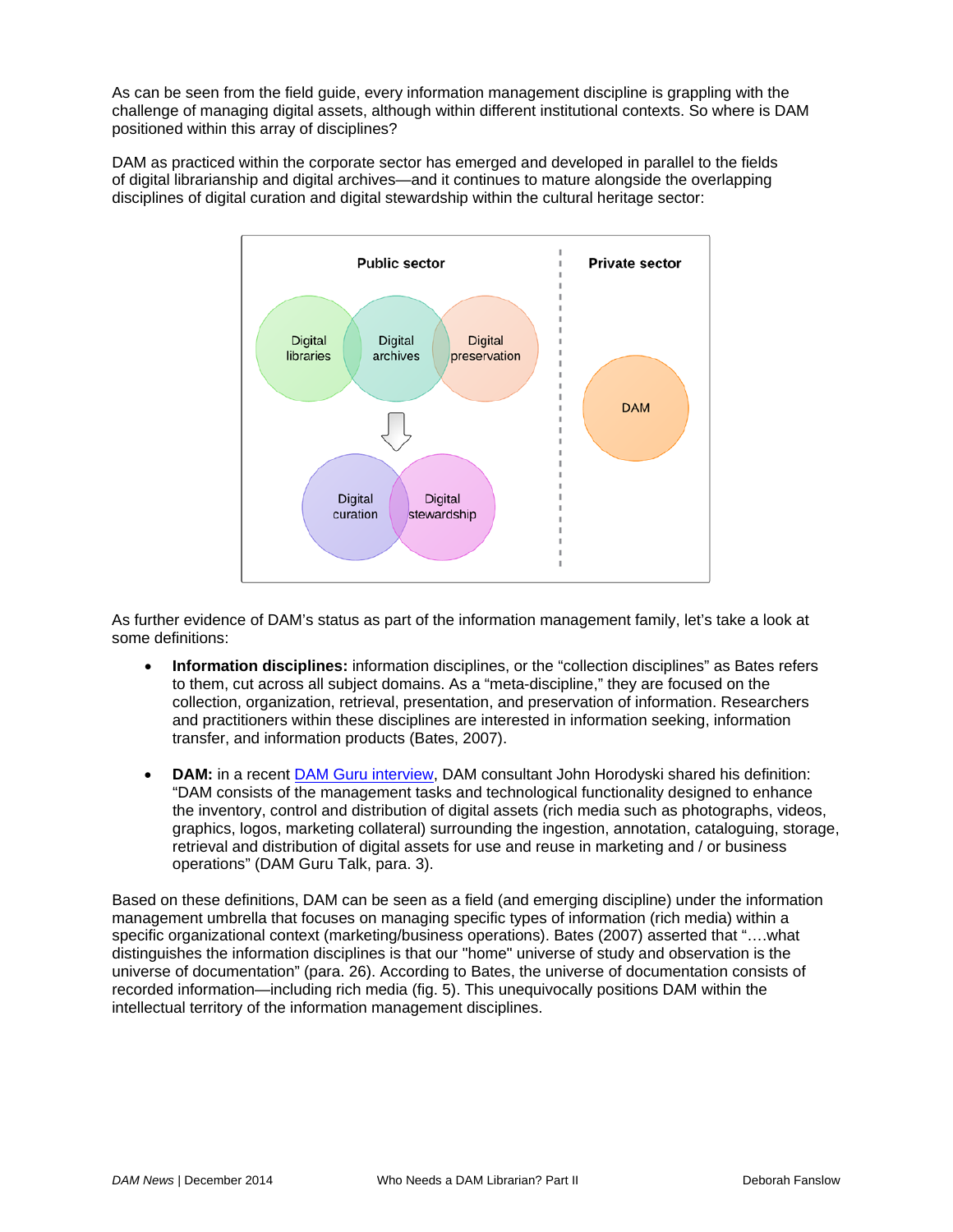#### **Extremely long story short…**

No matter the semantics, professionals within all of these disciplines and fields are grappling with similar challenges—how to effectively acquire, manage, preserve, repurpose, and provide access to digital assets for various purposes. Indeed, the **DAM Foundation Salary Survey administered in 2011 confirmed** that practitioners across industry sectors are all performing similar tasks that require the same skills. It is for this reason that DAM consultants, practitioners, and even a few vendors have advocated more strongly within the past few years for the recruitment of qualified librarians and archivists within the DAM field.



With a professional organization, a peer-reviewed journal, a thriving community of practice, and educational programs in development, DAM seems to be on the path to becoming a discipline in its own right. As David Diamond [suggested,](http://www.cmswire.com/cms/digital-asset-management/library-science-not-library-silence-026230.php) to not leverage the rich trove of research and best practices amassed within DAM's allied disciplines and honed by its practitioners within the cultural heritage sector would be a detriment to the continued advancement of DAM as a profession.

#### **Silence of the LAMs and DAMs?**

David's clarion call signifies that the time is ripe for strengthening communication, education, and collaboration between information professionals who are engaged in applying information management principles to the practice of managing digital assets within both the public and private sector. We have a lot to learn from each other.

#### **References**

Abbott, D. (2008). What is digital curation? Digital Curation Centre: Edinburgh, UK. Retrieved from http://www.dcc.ac.uk/resources/briefing-papers/introduction-curation/what-digital-curation

About - Digital Preservation (Library of Congress). (n.d.). Retrieved from <http://www.digitalpreservation.gov/about/>

Bates, M. J. (2007). Defining the information disciplines in encyclopedia development. *Information Research*, *12*(4) paper colis29. Retrieved from <http://www.informationr.net/ir/12-4/colis/colis29.html>

Bates, M. J. (2012). The information professions: Knowledge, memory, heritage. *Association for Library and Science Education conference*. Dallas, TX. Retrieved from <http://pages.gseis.ucla.edu/faculty/bates/articles/pdf/InfoProfessions.pdf>

Benedon, W. (2010). History of Records and Information Management. In *Encyclopedia of Library and Information Sciences*, Third Edition. Taylor and Francis: New York

Calhoun, K. (2014). Emergence and definitions of digital libraries. In *Exploring digital libraries: Foundations, practice, prospects*. London: Facet Publishing